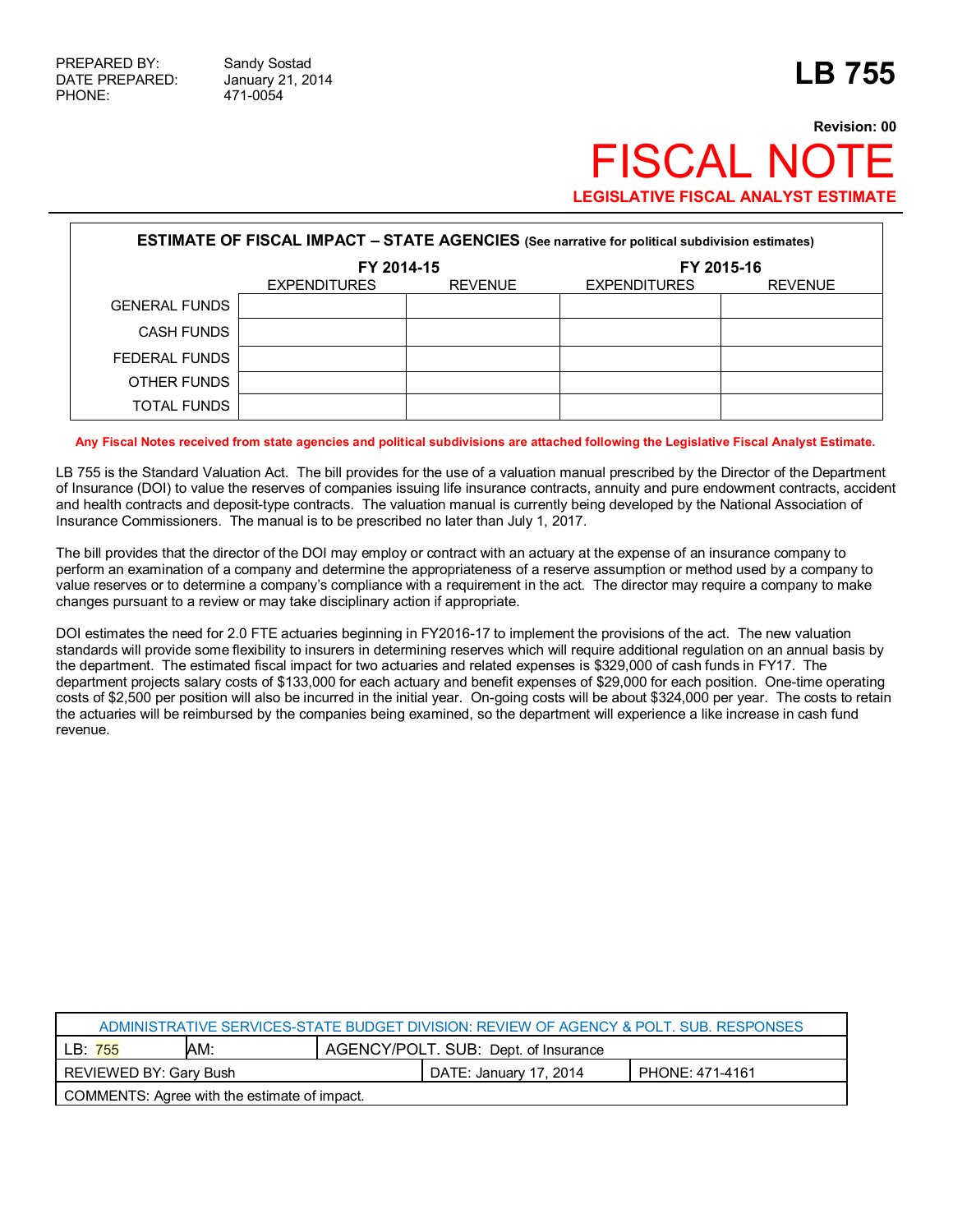**Please complete ALL (5) blanks in the first three lines. 2014**

| LB <sup>(1)</sup><br>755                        |                                         |                                  |                                                                   | <b>FISCAL NOTE</b> |  |  |
|-------------------------------------------------|-----------------------------------------|----------------------------------|-------------------------------------------------------------------|--------------------|--|--|
| State Agency OR Political Subdivision Name: (2) |                                         | Nebraska Department of Insurance |                                                                   |                    |  |  |
|                                                 | Prepared by: (3) Krystle Ledvina Garcia | Date Prepared: (4) 1/14/2013     | Phone: (5)                                                        | (402) 471-4637     |  |  |
|                                                 |                                         |                                  | <b>ESTIMATE PROVIDED BY STATE AGENCY OR POLITICAL SUBDIVISION</b> |                    |  |  |
|                                                 |                                         | FY 2014-15                       |                                                                   | FY 2015-16         |  |  |
|                                                 | <b>EXPENDITURES</b>                     | <b>REVENUE</b>                   | <b>EXPENDITURES</b>                                               | <b>REVENUE</b>     |  |  |
| <b>GENERAL FUNDS</b>                            |                                         |                                  |                                                                   |                    |  |  |
| <b>CASH FUNDS</b>                               |                                         |                                  |                                                                   |                    |  |  |
| <b>FEDERAL FUNDS</b>                            |                                         |                                  |                                                                   |                    |  |  |
| <b>OTHER FUNDS</b>                              |                                         |                                  |                                                                   |                    |  |  |
| <b>TOTAL FUNDS</b>                              | 0                                       | 0                                | 0                                                                 | 0                  |  |  |

**Explanation of Estimate:**

LB 755 amends statutes governing the establishment of reserves by life and health insurers by adopting the National Association of Insurance Commissioners Standard Valuation Act. It will require increased actuarial resources to be devoted to the Department of Insurance including two additional Actuary FTEs and an increase in the amount of contracted actuarial services.

With regard to the cost of increased contracted actuarial services, the need for these services varies significantly by year and by the type and number of companies under examination each year. Again, because insurance companies are responsible for the cost of the examination, the contracted actuarial services will result in an equal amount of increased revenue to and expenditures from the Insurance Cash Fund. The National Association of Insurance Commissioners has committed itself to the future establishment of a central actuarial office which will coordinate these reviews and bill directly for the service.

Section 8 of the bill requires the director to adopt the Valuation Manual no later than July 1, 2017, which will require additional actuaries for the Department. While the timing of the adoption of the manual is uncertain, the Department estimates adoption of the manual in July 2016. In anticipation of the additional actuarial work, the Department will likely hire actuaries in July 2016. Beginning in FY 2016-17, the expenditures would be approximately \$334,000 from the Insurance Cash Fund for two actuaries. The salary for each actuary is estimated to be \$133,000 per year. The cost per year for benefits for each employee is estimated to be \$29,000. In the first year of employment, there will be a one time operating cost of \$2,500 per employee. The salary and benefit costs are future costs that are not expected to commence until the Department hires the additional full time employees in 2016. Costs associated with the actuaries will be reimbursed by insurers in the form of billing for specific examination services and will also result in increased revenue into the Insurance Cash Fund.